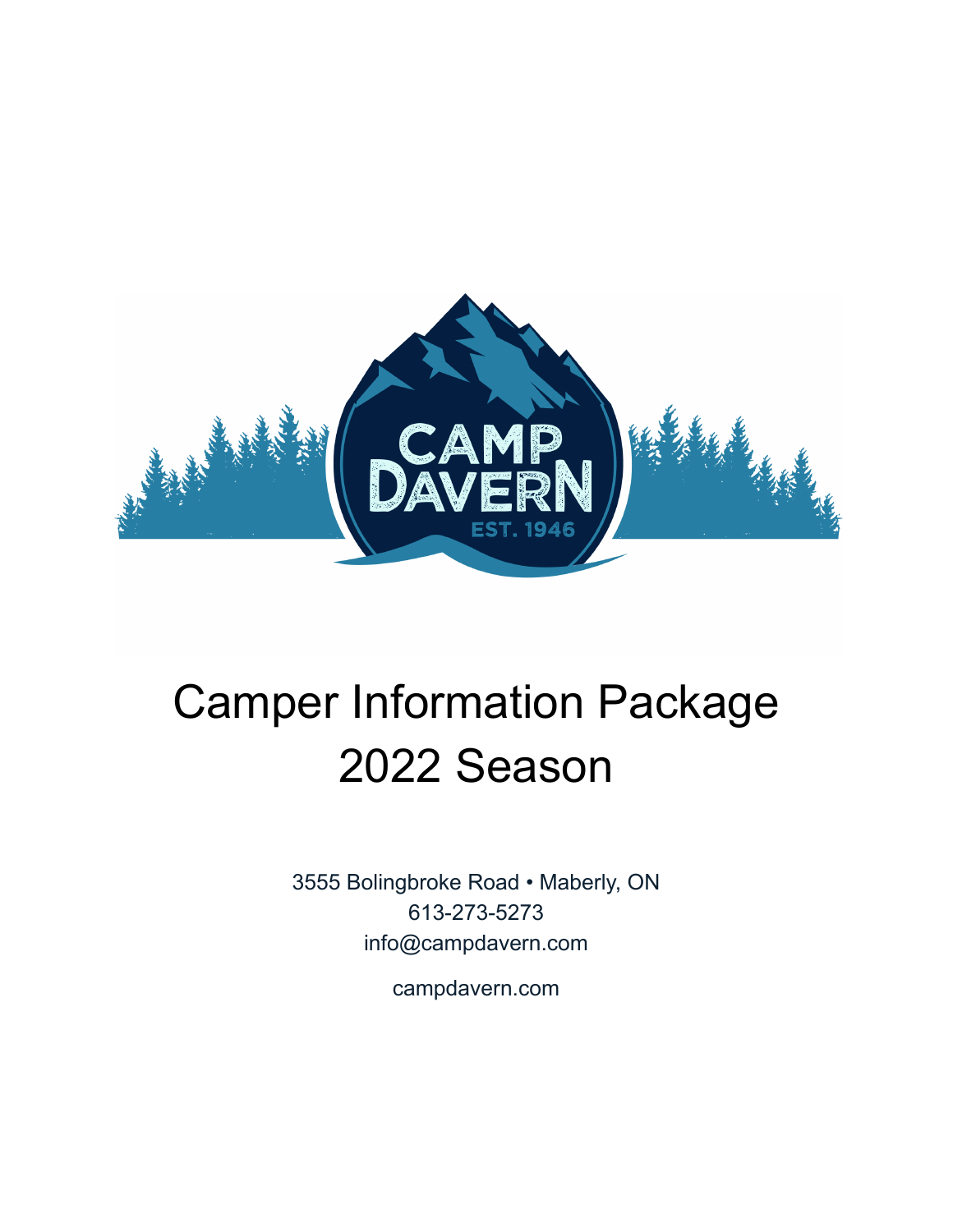### Welcome to Camp Davern

Dear Parents & Guardians,

On behalf of Camp Davern, I would like to welcome you to the 2022 summer camp season! This is Davern's 76th summer, and should prove to be a blockbuster year. The following package has been designed to offer the best information to prepare you and ensure your campers are comfortable, safe and happy during their time with us, so they can make the most of their adventure.

Davern is a home away from home, and a family away from family. We want to thank you for trusting your children's fun and safety with us. We do not take this responsibility lightly, and our staff strive to be the prudent parent that your children deserve. Summer camping is a truly awesome experience. It has the potential for transformation and growth in campers and staff alike. At Davern, we value our community and strive to make sure that everyone's needs are met and expectations exceeded.

Despite all the best intentions, the pandemic still lingers on. This will impact our summer camp as it has all summer camps. Davern's approach can best be summarised as optimistic yet cautious. Overall Davern will look closer to normal operations than it did last year, but our guard will still be up. As schools and public spaces all over the province have reiterated, Camp Davern will be relying on you - the caregiver - to send your children healthy and without infectious disease to our communal living space. A full outline of Davern's 2022 COVID-19 Policy is found on Pages 5 and 6. Additionally, our infectious Diseae policy can be found our our website. Of course, we will revisit this policy as conditions and Public Health allow.

By now you should have completed your online registration process. Please be sure to update any information (medical or contact info) that may have changed since your registration. Email [info@campdavern.com](mailto:info@campdaver.com) to ensure we have the most updated information about your child prior to their arrival. Also please note Camper Arrival and Departure procedures have changed since last year (See Page 4 for an updated description of Arrival and Departure). Drive safely on your way to and from Davern.

Review this package closely and if you have any further questions do not hesitate to contact Camp Davern at [info@campdavern.com](mailto:info@campdavern.com) or call 613-273-5273.

We cannot wait to see our community again. It has been too long!

Yours in camping,

**Peter Vooys** Director, Camp Davern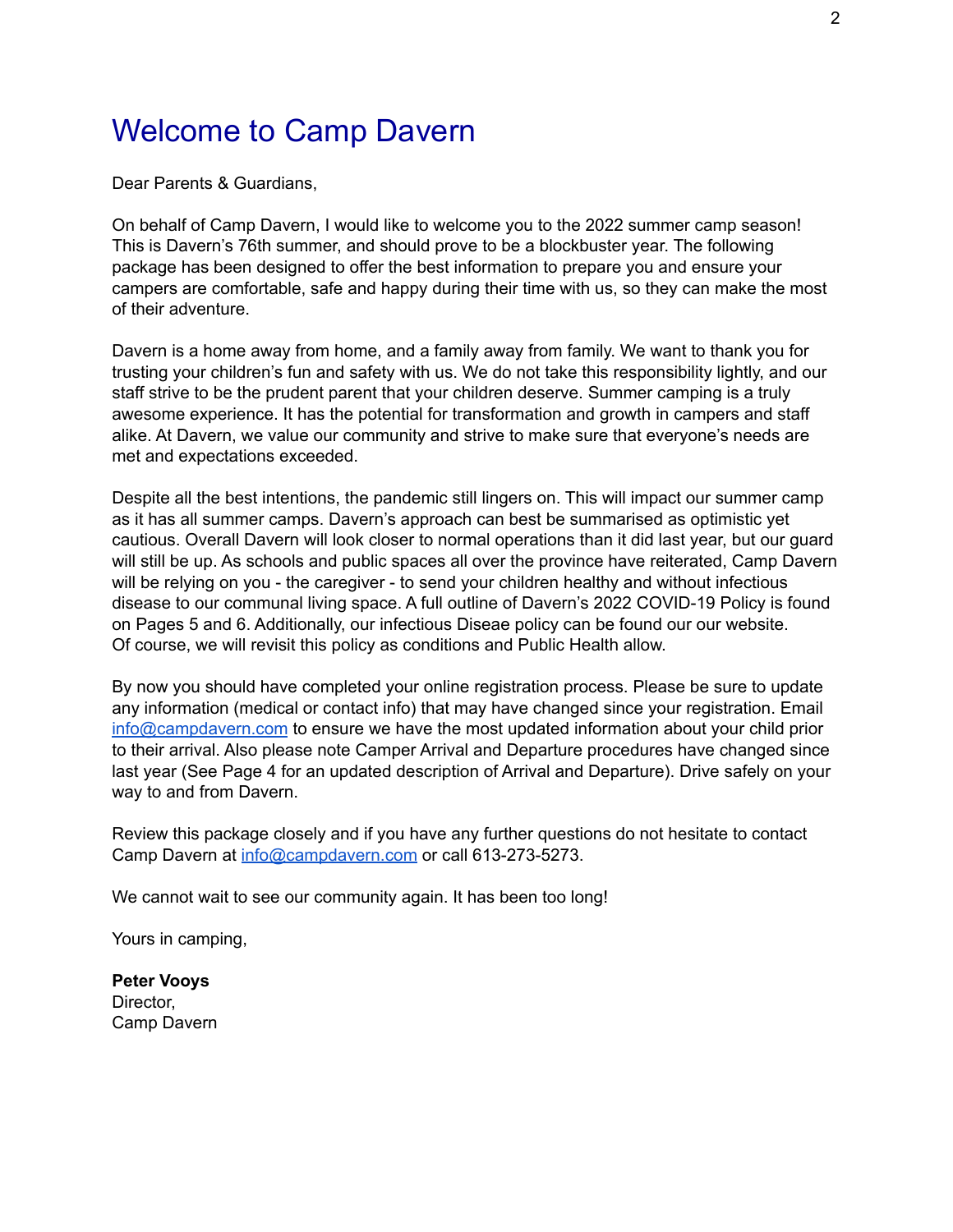### Community Conduct and Wellbeing

#### Our Philosophy

Through our CHARISMA Initiative we guide campers towards living our core values:

**C**onsideration• **H**eart• **A**cceptance• **R**espect• **I**ntegrity• **S**ensitivity• **M**indfulness• **A**ppreciation

Campers are encouraged to take safe risks, challenge themselves, and try new things. But most of all, they are encouraged to support and be supported by others along the way. With a wide range of social, recreational and creative opportunities, Camp Davern is an ideal place to explore nature, experience personal growth, and discover strengths in order to positively contribute to their community both at camp and at home.

#### Preparing for Camp

Your camper's success at camp starts with you! Get excited for summer camp with your child. Discuss things they are looking forward to and ask if they have any questions. Children will often reflect the emotions of their parents, particularly when it comes to emotions surrounding new experiences. If conversations about camp revolve around worries and concern, campers may arrive at camp feeling nervous and hesitant to join in. Alternatively, if you are speaking with them about the exciting opportunities of camp, they will arrive on site feeling confident and prepared. Summer camp is essentially the best extended sleepover ever, filled with lots of new friends, many of which are first time campers too.

Sending letters in advance of your camper's arrival will help ensure they arrive during your camper's stay, especially if your camper is only with us for one week.

#### **Please don't assure them they can call home if they need to, as this strategy often backfires.**

Summer camp is a chance for your child to grow as an individual in a safe and supportive community while tackling new adventures both independently and with their peers. If you have questions, or aren't sure how to answer your child's questions, feel free to get in touch with the camp.

#### Communication while at camp

When sending letters to your child at camp, please use traditional mail. Kids **love** getting letters and packages! Send them early to ensure their arrival. If you wish to send an email note to your child, please limit your messages to **ONE** per day. Your message will be delivered during the rest hour, after lunch. Please note that your child will only be able to use traditional mail when responding, so it is encouraged that campers pack stationary.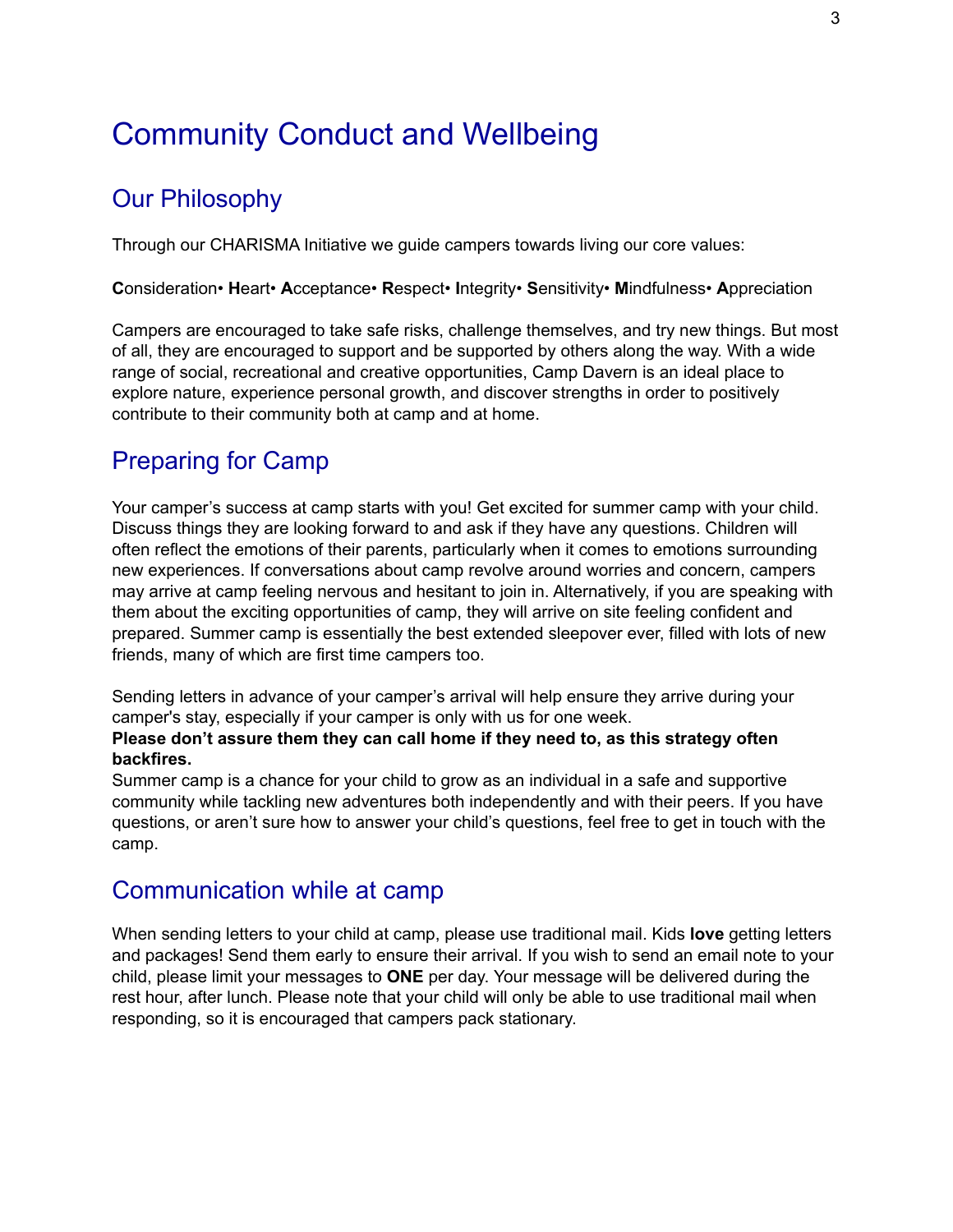### Fees and Accounts

For families who have outstanding balances, fees are now due for 2022 as of May 7th. Please contact our Finance Director, Anne, to make arrangements via [accounts@campdavern.com.](mailto:accounts@campdavern.com) Accounts must be cleared prior to your child's arrival.

### Arrival & Departure

#### **Arrival will start at 3pm and will be staggered alphabetically again this year to help with traffic.**

Each session will get a reminder email with specific arrival times and any updates to procedures. Screening and rapid testing will take place in the parking lot at the end of the camp laneway. Once campers have completed their screening, they may head over to the Hillside Field for Main Registration. Staff will be waiting there to check campers in and assist with luggage.

#### **Departure will be at 11am for everyone. You can pick up your camper at Hillside Field.**

Please let the camp know if someone else is picking up your camper at the end of their stay.

There are two drop-off/pick-up options.

*Kiss and Ride Option*: Follow the red arrows down the laneway. Turn right at the Y-section of the road and onto the Hillside Field where you can park your car and drop off your camper. DO NOT continue driving up the hill toward Main Camp. Once campers have completed their registration and joined their group, cars are then able to continue driving around the loop and back out the laneway.

*Walk and Drop Option*: Similarlto the Kiss and Ride option, you will follow the red arrows down the laneway until you reach the new parking lot, where you can park and walk to the Hillside Field. This option is for those who wish to have a brief walk around camp. You then are able to move through the registration process with your camper(s) which will be taking place on Hillside Field. Week A camper families may choose this option on their arrival day, Week B camper families may chooe this option on departure days.

\*Please note that parking is limited

\*\*Drop-off/Pick-up times are again listed on Page 10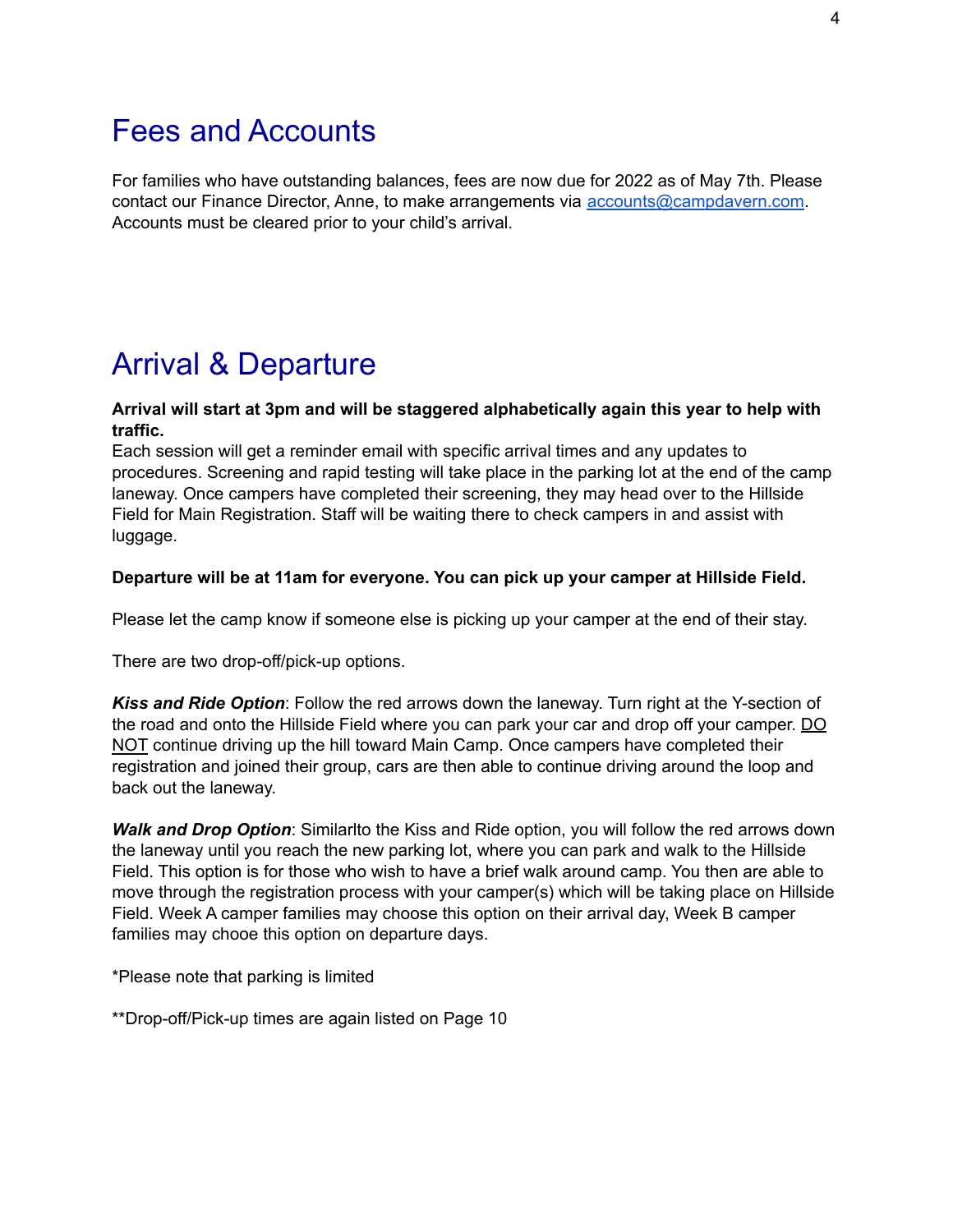### Health & Wellness at Davern

#### Health and Safety

If your camper's medical condition has changed in any way (i.e. surgery, infectious disease, mental health) from the time you submitted their medical information, log into your online account and update the information. It is the responsibility of the parents to ensure the camp has updated and accurate medical information pertaining to your child. If there has been any changes in behaviour or circumstances which you would like to communicate to the camp directly, please contact the Director at director@campdavern.com.

### COVID-19

Camp Davern will always follow the latest guidelines and advice from the Lanark, Leeds & Grenville Public Health Unit. Our goal is to create a "camp bubble" in order to keep our campers and staff safe. This includes but is not limited to: increased cleaning and sanitation of surfaces and communal areas, screening and daily health checks of staff, limiting of visitors, amending our arrival and departure procedures, and screening of campers.

**Our success depends on the cooperation of our camp families. Please do your best to limit your camper's contacts and exposure potential prior to their arrival at camp to lower the risk of infection to our camp community. This will contribute significantly to Davern's safe operation.**

**Camp Davern is a strong believer in the efficacy of vaccines to reduce the seriousness and spread of COVID-19. Campers are strongly encouraged to get their latest dose of COVID-19 vaccine prior to coming to camp. However, campers will no longer be required to be vaccinated against COVID-19 to attend.**

**Campers will be required to test negative on a Covid-19 Rapid Antigen Test (RAT) upon arrival.**

- 1. Campers and their families will do their best to monitor health prior to arrival at camp. 3 days prior to arrival, we are asking that campers take a RAT test at home. These tests are available at most Shoppers Drug Mart locations and some grocery stores.
- 2. During registration, campers will be screened for symptoms and exposure. Campers will also be administered a RAT. Campers must produce a negative test to continue with the registration process. Campers producing positive tests will be asked to go home and isolate.
- 3. Once camping sessions are in progress, anyone experiencing *active* symptoms will be given a rapid test to eliminate the possibility of COVID-19. If a positive case is discovered during a session, the individual will be isolated and removed from camp. The remainder of the cabin group will be tested via a RAT, and families and public health will be notified. Evaluation of the continuation of camp by public health will follow.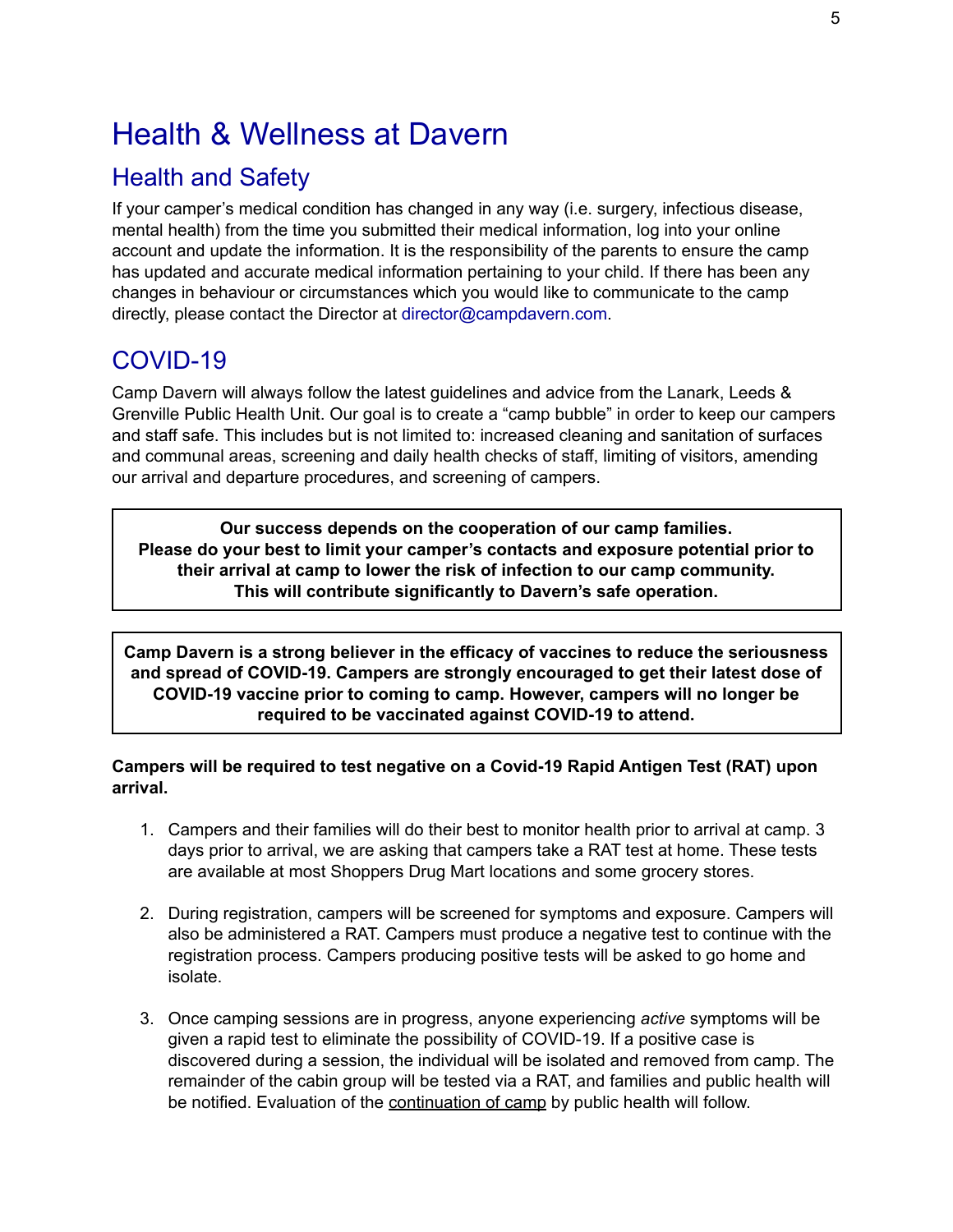4. Parents will be required to sign an attestation confirming that, to the best of their knowledge, their child is free of communicable/infectious diseases including Covid-19 **AND** that their child, three days prior to arrival, has tested negative on a RAT.

#### **\*Please review our Infectious Disease Protocol resource for more information, available on the Parental Resources page on our website.**

### **Allergies**

If your child requires an EPI Pen, it is your responsibility to pack one with your camper and inform the Camp Director and Camp First Aider through submitted medical information.

Camp Davern is an allergy aware site. Therefore, we ask that you **DO NOT** send any food to camp with your camper or in mail packages to assist us in allergy control.

### Head Lice Prevention & Policy

While generally not harmful, lice are extremely annoying and uncomfortable for those affected. Lice spreads easily, especially in a summer camp environment. **It is the responsibility of the camper's family to ensure that their child(ren) are lice free prior to arriving at camp.** Please check regularly prior to arrival.

#### **All campers will be given a lice check upon arrival to camp as part of our standard check-in procedures.**

If found, campers will be asked to leave the site. They will be welcome to return when a treatment has been applied, and a doctor's note is supplied verifying that the treatment has been applied correctly. There are no refunds for days missed.

### Tick Prevention & Policy

Ticks are present within our region. Please be assured that all staff are educated on how to identify and remove ticks, and are taught the importance of their quick and safe removal.

Camp policy includes regular tick checks for all campers/staff and education on their identification. Activities will primarily occur in areas free of brush and leaf litter. We encourage campers to pack light coloured clothing, long sleeves, and pants. Closed toed shoes and insect repellant are a requirement for campers and staff participating in all land-based activities.

Should there be any concern regarding your camper and a potential tick bite, the camp will ensure they receive appropriate medical attention and you will be contacted immediately.

For more info on ticks, please visit: [https://eohu.ca/lyme/index\\_e.php](https://eohu.ca/lyme/index_e.php) <https://www.kflaph.ca/en/healthy-living/lyme-disease-.aspx> <https://healthunit.org/health-information/home-health-safety/insect-bites-diseases/>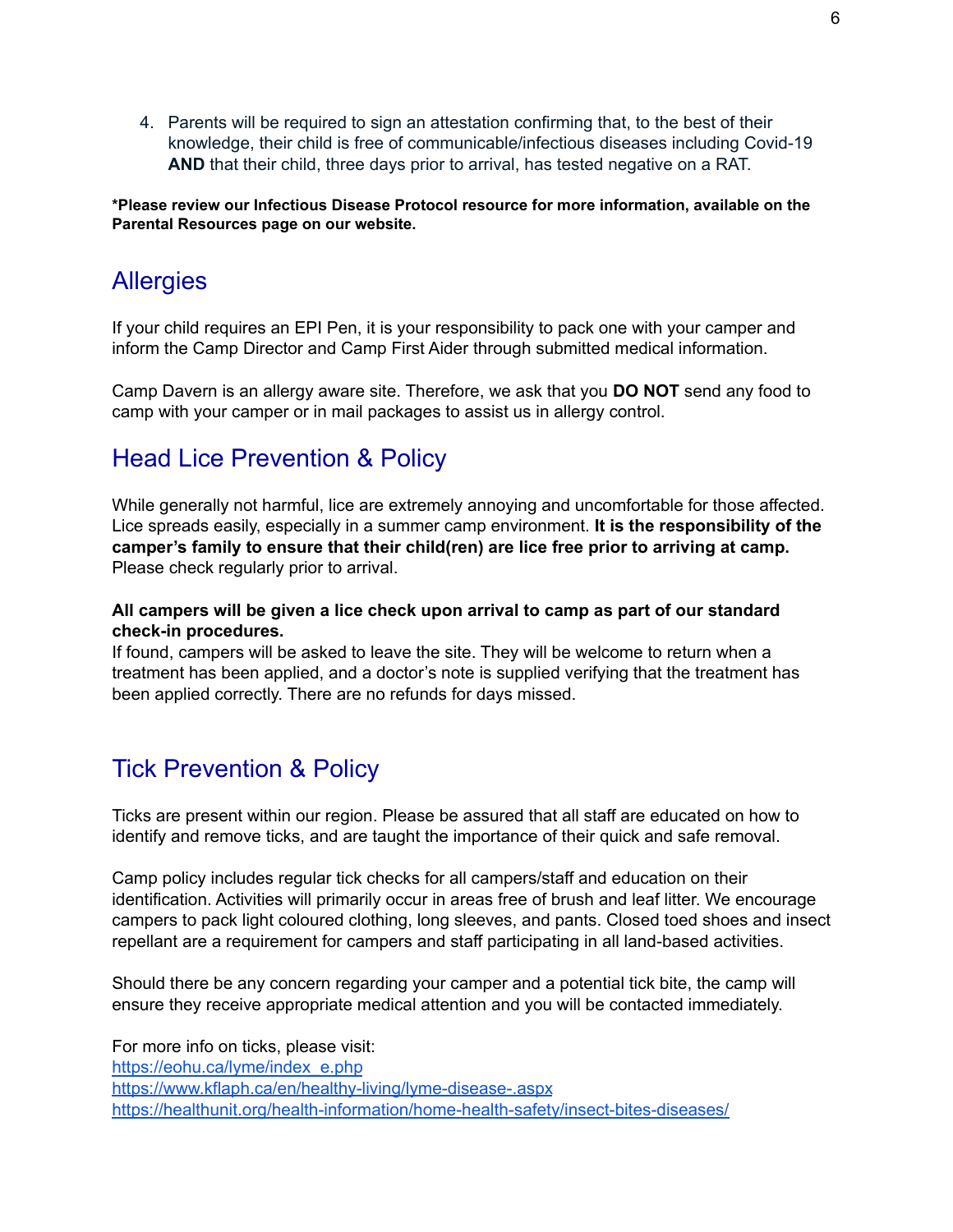### Packing for Camp

#### Technology at Camp

Campers are asked to leave technology at home! All cell phones, tablets, laptops or electronic gaming devices that accidentally get packed will be checked into the Camp Davern office, until your camper's departure. Since campers are only here for a short period of time, we feel it is a great time to take a break from screen time. Summer camp is all about connecting with peers face to face. We encourage families to speak with campers prior to arrival about our stance on electronics, so they are prepared to spend time unplugged.

#### What to Bring

We have attached a packing list for campers below, with the intention of making the packing process simple and effective.

| <b>Bedding</b><br>Pillow<br>Sleeping bag<br>Single bed size fitted<br>sheet                                                                                                                            | <b>Toiletries</b><br>Biodegradable soap,<br>shampoo, and<br>conditioner<br>Toothbrush and<br>toothpaste<br>Hairbrush                              | <b>Outdoor Gear</b><br>Sunscreen<br>Bug spray<br>Flashlight/headlamp<br>Optional: Bug jacket                                                                                                 |
|--------------------------------------------------------------------------------------------------------------------------------------------------------------------------------------------------------|---------------------------------------------------------------------------------------------------------------------------------------------------|----------------------------------------------------------------------------------------------------------------------------------------------------------------------------------------------|
| <b>Swim Gear</b><br><b>Bathing suit</b><br>Towel<br>Optional: Water<br>Shoes, Goggles                                                                                                                  | <b>Rain Gear</b><br>Rain jacket<br>Rubber boots<br>Optional: Rain pants                                                                           | <b>Shoes</b><br>Running/Closed toe<br>shoes<br>Sandals<br>*(Crocs/Keens are NOT<br>considered closed toed shoes)                                                                             |
| Clothing<br>T-shirts<br>Shorts<br>Socks<br>Underwear<br>*pack appropriately based on<br>duration of stay (week/session)<br>*laundry is not available on site<br>except in extenuating<br>circumstances | Pack at least one:<br>Long sleeve shirt<br>Pair of pants<br>Sweater<br>Hat<br>Face Mask<br><b>Water Bottle</b><br>Optional: Outfit for<br>Banquet | <b>Miscellaneous Items:</b><br>Books for reading,<br>journaling, colouring<br>Materials for writing<br>letters/postcards<br><b>Musical instrument</b><br>Camera - not a cell<br>phone camera |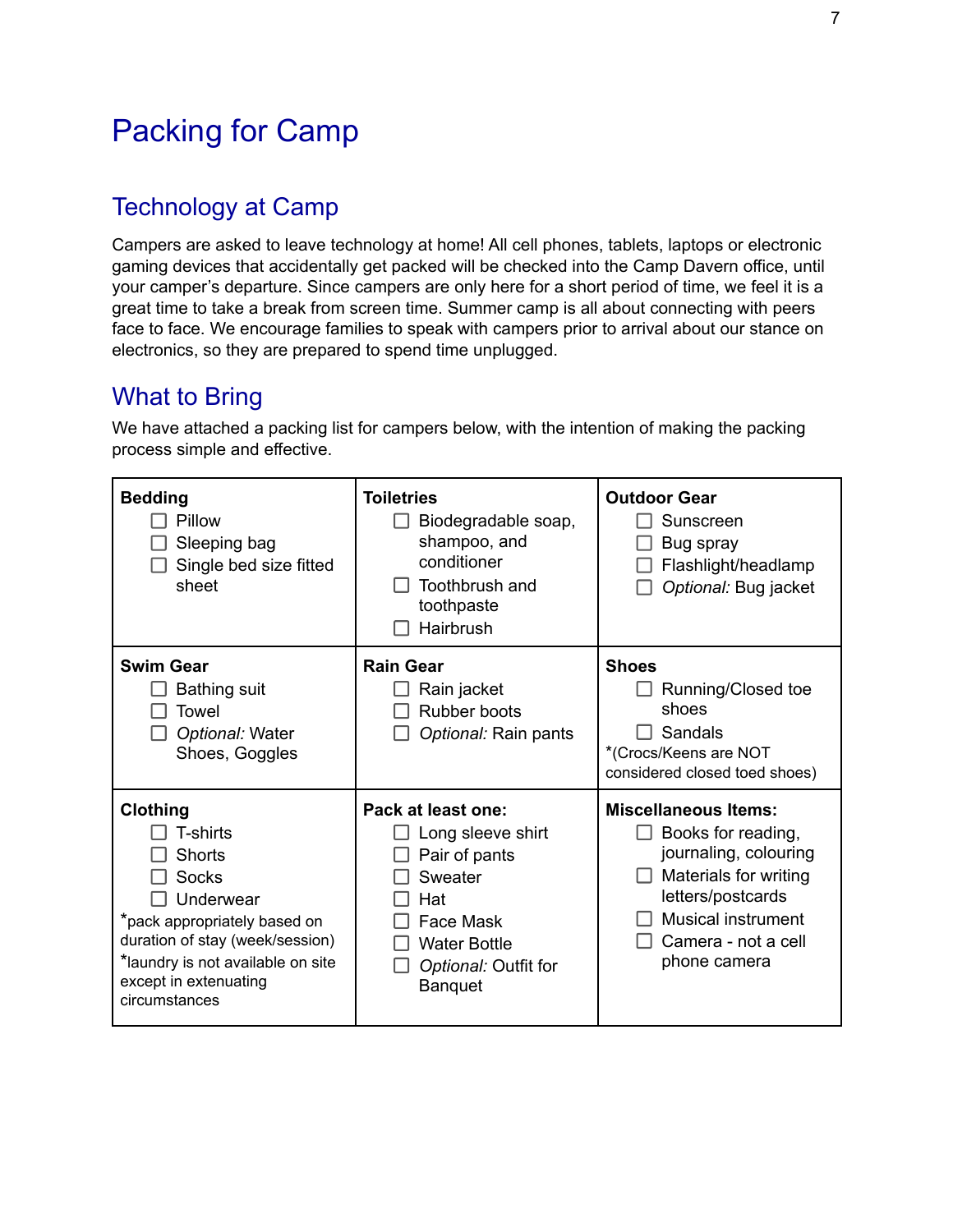In addition to the basic packing list, it is **IMPORTANT** to bring these items:

- A photo or photocopy of the camper's Health Card (**everyone**)
- $\Box$  Any required prescription medications in original bottles
- $\Box$  Documentation for Immigration Canada
- $\Box$  Passport (international campers)

#### *What NOT to Bring*

| <b>Cell phones, Computers,</b><br><b>Electronics, Gaming devices</b>                                               | Item(s) found will be confiscated and kept in the Camp<br>Office until camper's departure.                                                                                                                                               |  |
|--------------------------------------------------------------------------------------------------------------------|------------------------------------------------------------------------------------------------------------------------------------------------------------------------------------------------------------------------------------------|--|
| <b>Money/Valuables</b>                                                                                             | Camp Davern is not responsible for lost or stolen items.<br>Please keep all valuables at home.                                                                                                                                           |  |
| <b>Weapons/Knives</b>                                                                                              | Parents of campers found with any of these items will be<br>notified and campers will be asked to leave Camp Davern<br>property immediately, with no refund in fees.                                                                     |  |
| <b>Non-Prescription Drugs,</b><br><b>Tobacco Products, Alcohol,</b><br>Illegal drugs, Harmful<br><b>Substances</b> |                                                                                                                                                                                                                                          |  |
| <b>Food/Candy</b>                                                                                                  | To avoid cross-contamination for children with allergies,<br>and to keep pests out of cabins, we ask that parents <b>NOT</b><br>send food with campers.<br>The Tuck Shop is open 2 times a week for campers to<br>pick out sweet treats. |  |
| <b>Hair</b><br>dryers/Curlers/Straighteners,<br><b>Gossip magazines, Sling</b><br>shots, Water guns                | Not needed!                                                                                                                                                                                                                              |  |

#### Please Leave Behind…

*Harmful Attitudes*: Behaviour which intentionally places others at risk physically or emotionally is not tolerated at Camp Davern. Behaviour inconsistent with Camp's Code of Conduct could result in early dismissal of a camper.

*Lice and Bedbugs*:Check heads and beds prior to your camper's arrival on site. If found, campers are required to undergo treatment prior to their acceptance on site.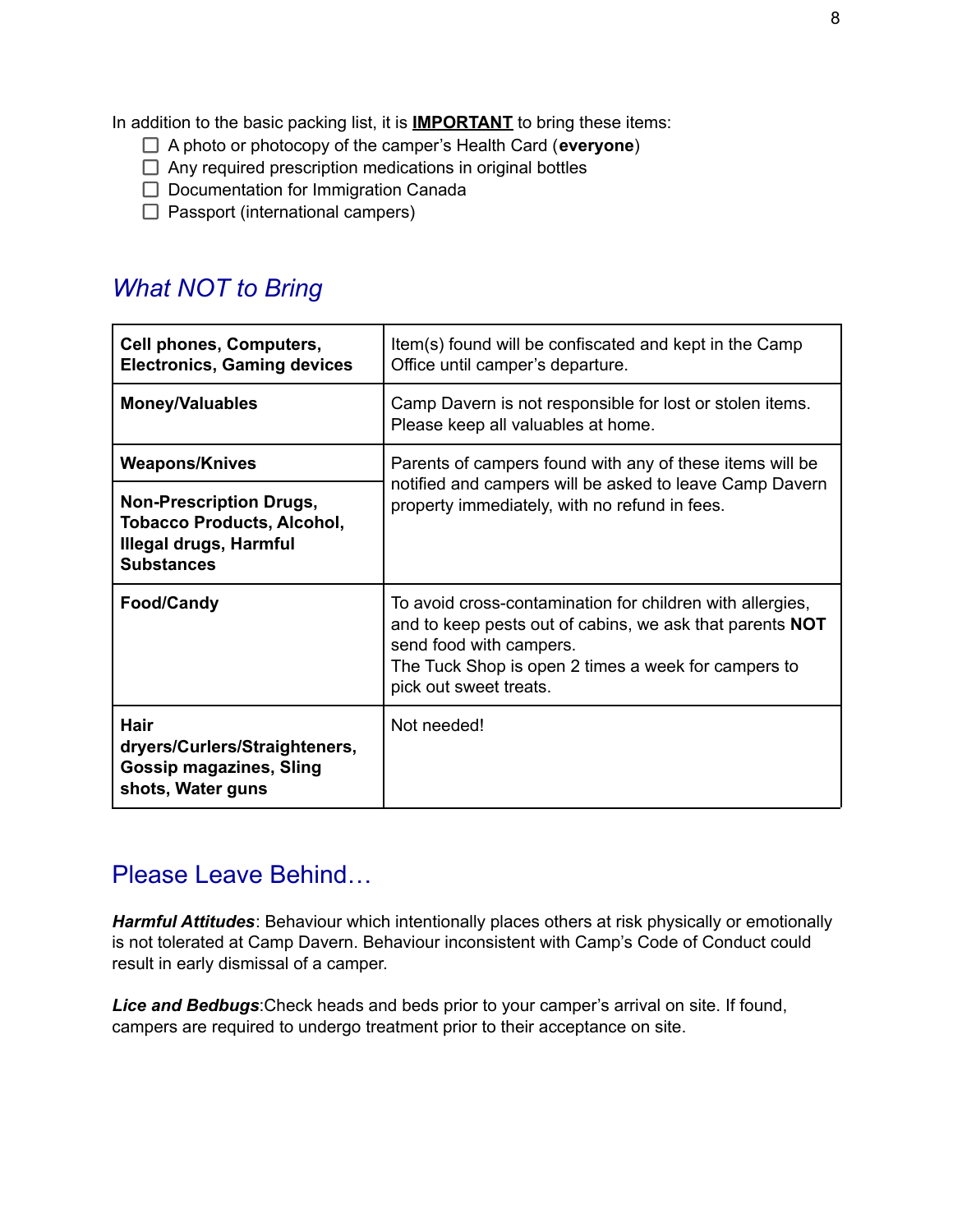## Camp Celiac (Session 4, Weeks 4A/4B)

### Hello/Welcome Back!

We are pleased to be able to offer an entirely gluten-free session during our 2022 summer camp season. We understand that dietary restrictions can have a huge impact on the camping experience and our aim here at Camp Davern is to create a safe space for those with Celiac Disease/Gluten Sensitivities to enjoy a week (or two) at camp without the added stress of food safety issues. We hope this option allows both campers and parents a worry-free camp experience.

#### Updates for 2022

- *BIG NEWS!* Camp Celiac 2021 was a huge success, and so we are thrilled to be extending this program to *TWO WEEKS* this summer!
- **Mark your calendars**! The Davern team will be hosting a pre-Camp Celiac information session over Zoom at 7pm on June 6th. The purpose of this call is to speak to any questions or concerns relating to Camp and is open to all families.

Make sure to check out the Camp Celiac website for more information about the program, food, property, and staff. Our FAQ page (https://www.campceliac.ca/faq) answers a few of the most common questions we receive about the camp and provides some insight on what you/your camper can expect during their camp stay.

Finally we'd like to thank our Board of Advisors who have been working behind the scenes with community partners and the Davern kitchen team to provide an amazing menu for the 2022 Camp Celiac session. You can check out more information about the advisors on the Camp Celiac Website.

We are looking forward to another amazing Camp Celiac and we cannot wait to see you all!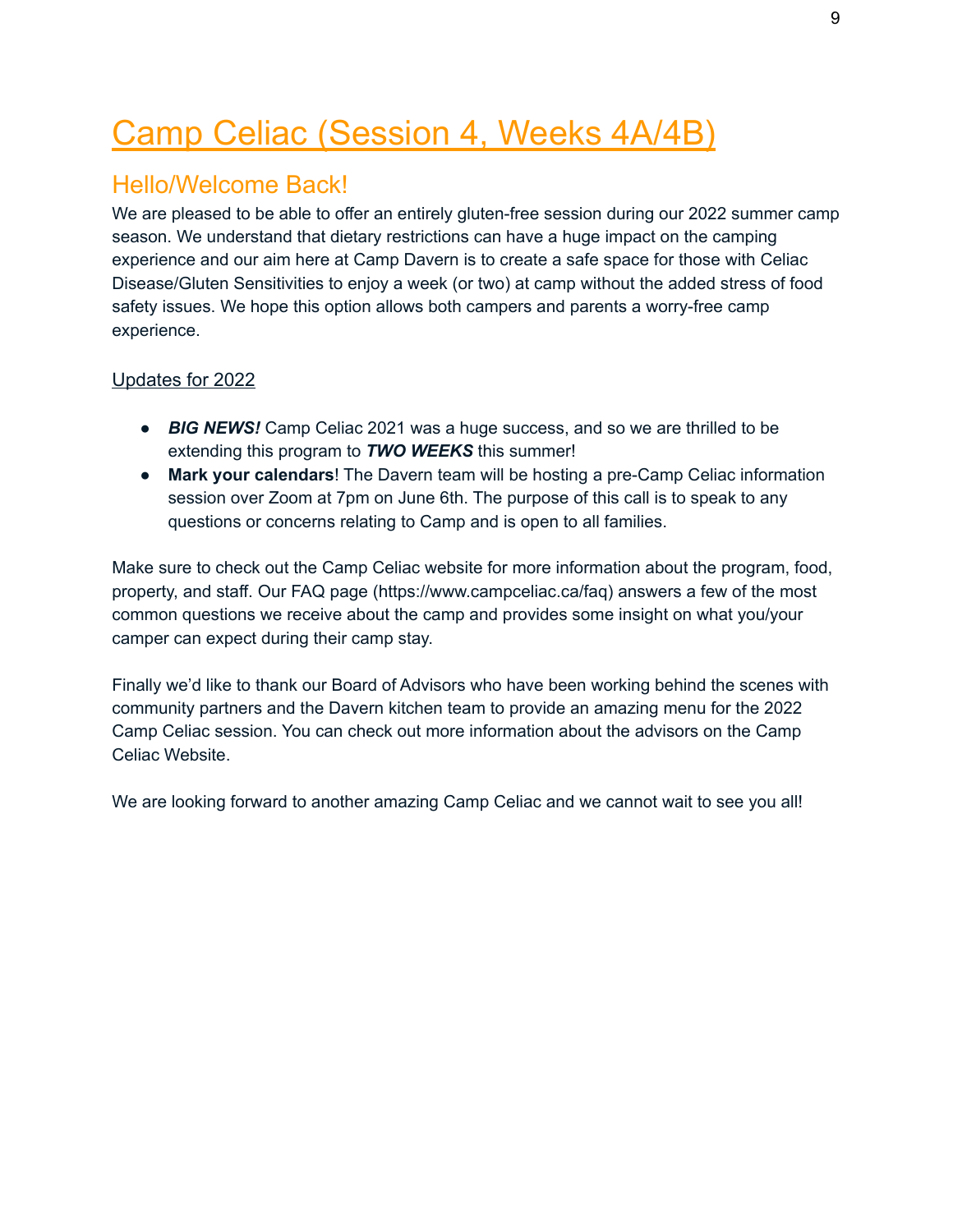## A Day in the Life at Camp Davern

| 3:00-5:00 pm  | Arrival in front parking lot                              |  |
|---------------|-----------------------------------------------------------|--|
| 5:00 pm       | Community Greeting and Meeting • Camper Orientation Tours |  |
| 5:30 pm       | Cabin Time . Unpack and Settle In!                        |  |
| $6:00$ pm     | Dinner                                                    |  |
| $7:00$ pm     | Prepare for Opening Campfire                              |  |
| $7:30$ pm     | Campfire and Welcome                                      |  |
| $9:00$ pm     | Cabin Wind Down                                           |  |
| 9:30-10:00 pm | Lights Out                                                |  |

### Arrival Day Schedule

### Departure Day Schedule

| $8:00$ am | Wake Up!                                                 |
|-----------|----------------------------------------------------------|
| 8:15 am   | Morning Watch                                            |
| $8:30$ am | Breakfast • Awards                                       |
| 9:15 am   | Cabin Clean Up . Pack, Collect Crafts, Locate Lost Items |
| 11:00 am  | Parental pick-up at front parking lot                    |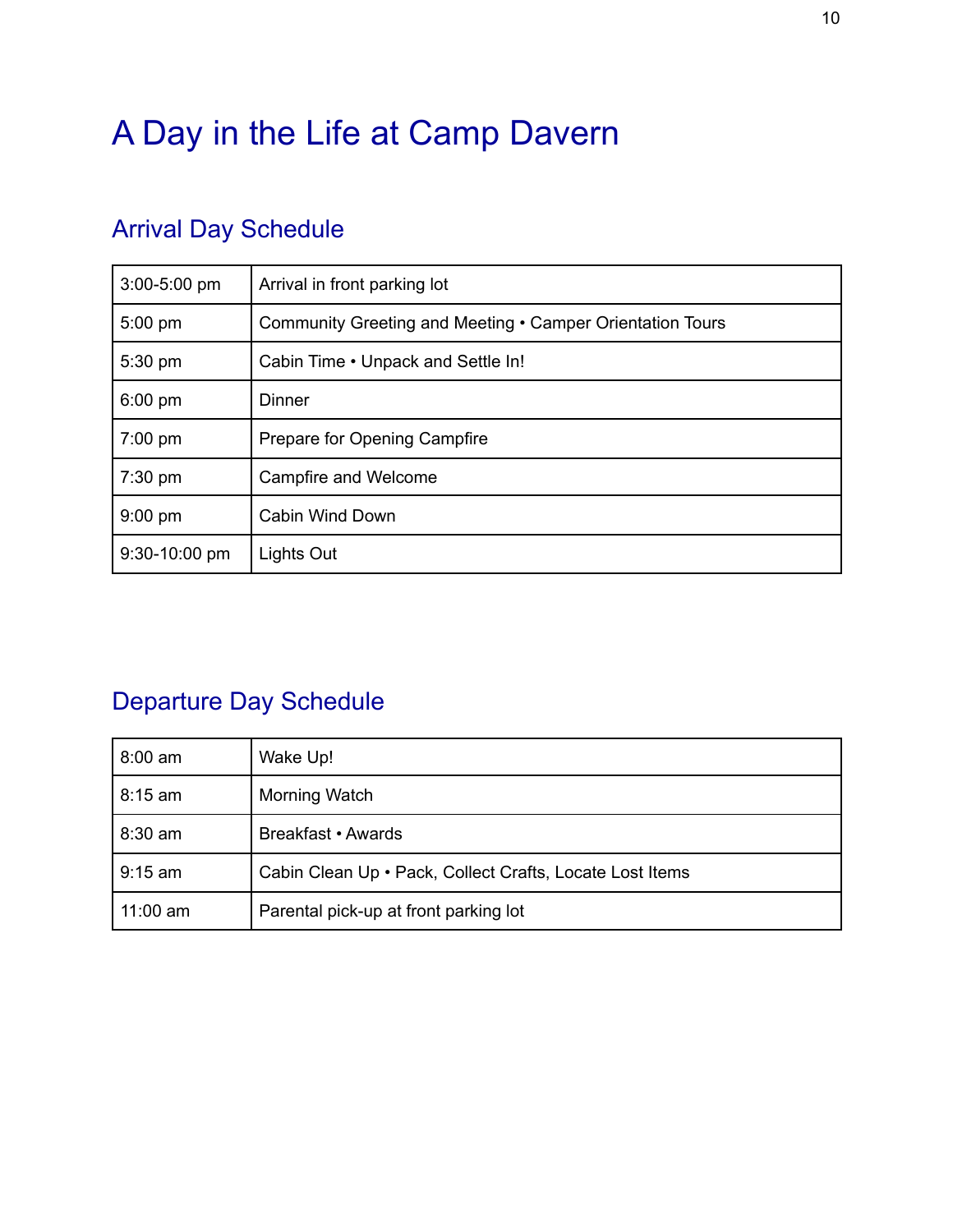## Typical Day Schedule

| $7:30$ am          | Wake Up!                                                                |  |
|--------------------|-------------------------------------------------------------------------|--|
| $7:45$ am          | Polar Dip                                                               |  |
| 8:15 am            | Morning Watch                                                           |  |
| 8:30 am            | <b>Breakfast</b>                                                        |  |
| $9:15$ am          | Cabin Clean Up . Prepare and Dress for the Day!                         |  |
| 10:00 am           | Group Activity #1                                                       |  |
| $11:15$ am         | Group Activity #2                                                       |  |
| 12:30 pm           | Lunch                                                                   |  |
| $1:15$ pm          | <b>Rest Hour</b>                                                        |  |
| $2:15$ pm          | Choice Activity #1 (subject to change based on Covid cohort guidelines) |  |
| 3:15 <sub>pm</sub> | Snack                                                                   |  |
| 3:30 pm            | Choice Activity #2 (subject to change based on Covid cohort guidelines) |  |
| 4:45 pm            | Free Time . Buddy Swim                                                  |  |
| 6:00 pm            | Dinner                                                                  |  |
| 7:30 pm            | Evening Event • All-Camp Activity                                       |  |
| $9:00$ pm          | <b>Cabin Wind Down</b>                                                  |  |
| $9:30 - 10:00$ pm  | <b>Lights Out</b>                                                       |  |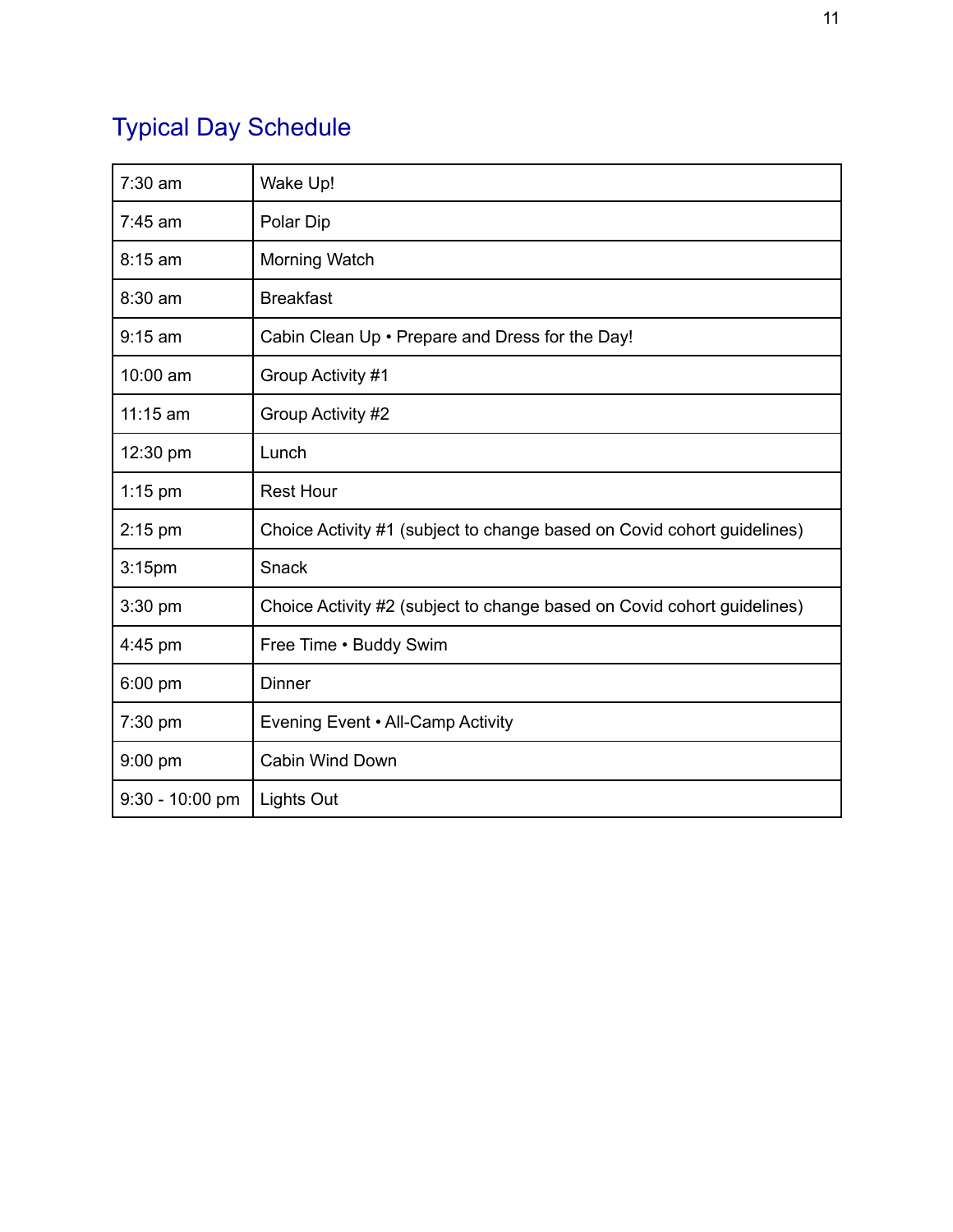## Important Dates: Arrival and Departure

| <b>Session</b>                                  | <b>Arrival</b>      | <b>Departure</b>     |
|-------------------------------------------------|---------------------|----------------------|
|                                                 |                     |                      |
| SESSION 1 (2-WEEK)                              | July 2, 3PM         | <b>July 14, 11AM</b> |
| <b>SESSION 1A</b>                               | July 2, 3PM         | <b>July 8, 11AM</b>  |
| <b>SESSION 1B</b>                               | July 8, 3PM         | July 14th, 11AM      |
|                                                 |                     |                      |
| SESSION 2 (2-WEEK)                              | <b>July 16, 3PM</b> | <b>July 28, 11AM</b> |
| <b>SESSION 2A</b>                               | <b>July 16, 3PM</b> | <b>July 22, 11AM</b> |
| <b>SESSION 2B</b>                               | <b>July 22, 3PM</b> | <b>July 28, 11AM</b> |
|                                                 |                     |                      |
| SESSION 3 (2-WEEK)                              | <b>July 30, 3PM</b> | August 11, 11AM      |
| <b>SESSION 3A</b>                               | <b>July 30, 3PM</b> | August 5, 11AM       |
| <b>SESSION 3B</b>                               | August 5, 3PM       | August 11, 11AM      |
|                                                 |                     |                      |
| SESSION 4 (2-WEEK)<br><b>Camp Celiac 2-Week</b> | August 13, 3PM      | August 25, 11AM      |
| <b>SESSION 4A</b><br><b>Camp Celiac A</b>       | August 13, 3PM      | August 19, 11AM      |
| <b>SESSION 4B</b><br><b>Camp Celiac B</b>       | August 19, 3PM      | August 25, 11AM      |

**Camp Location & Summer Office 3555 Bolingbroke Road Maberly, ON, K0H 2B0 613-273-5273 info@campdavern.com**